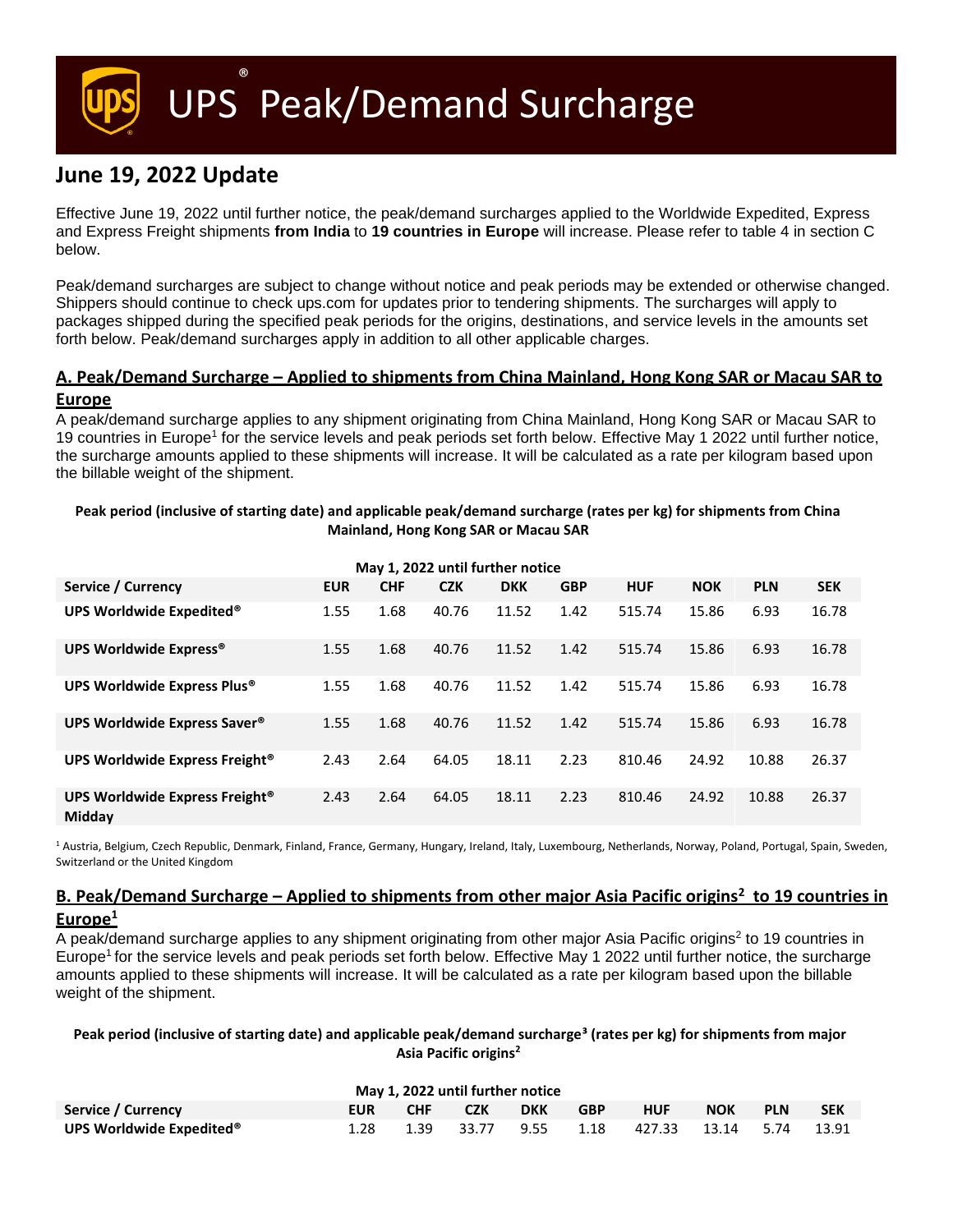| UPS Worldwide Express®                               | 1.28 | 1.39 | 33.77 | 9.55  | 1.18 | 427.33 | 13.14 | 5.74 | 13.91 |
|------------------------------------------------------|------|------|-------|-------|------|--------|-------|------|-------|
| UPS Worldwide Express Plus®                          | 1.28 | 1.39 | 33.77 | 9.55  | 1.18 | 427.33 | 13.14 | 5.74 | 13.91 |
| UPS Worldwide Express Saver <sup>®</sup>             | 1.28 | 1.39 | 33.77 | 9.55  | 1.18 | 427.33 | 13.14 | 5.74 | 13.91 |
| UPS Worldwide Express Freight®                       | 2.17 | 2.35 | 57.06 | 16.13 | 1.99 | 722.04 | 22.20 | 9.70 | 23.50 |
| UPS Worldwide Express Freight <sup>®</sup><br>Midday | 2.17 | 2.35 | 57.06 | 16.13 | 1.99 | 722.04 | 22.20 | 9.70 | 23.50 |

<sup>1</sup>Austria, Belgium, Czech Republic, Denmark, Finland, France, Germany, Hungary, Ireland, Italy, Luxembourg, Netherlands, Norway, Poland, Portugal, Spain, Sweden, Switzerland or the United Kingdom

<sup>2</sup>Australia, Indonesia, Japan, Malaysia, Philippines, New Zealand, Singapore, South Korea, Taiwan, Thailand or Vietnam

<sup>3</sup> In addition to existing rates, charges, surcharges and fees. The UPS Fuel Surcharge is calculated also on the peak/demand surcharge. Applied to Freight Collect, Prepaid and Third Party shipments that are shipped from, or invoiced in the 19 countries in Europe

## **C. Peak/Demand Surcharge – Applied to international shipments for 19 countries in Europe<sup>1</sup>**

A peak/demand surcharge applies to any international shipments originating from 19 countries in Europe<sup>1</sup> to all destinations, as well as any import shipments coming into and invoiced in those 19 countries (e.g. import freight collect shipments, but excluding shipments from China Mainland, Hong Kong, Macau and the other major Asia Pacific origins outlined above).

Effective June 19, 2022 until further notice, the peak/demand surcharges applied to the Worldwide Expedited, Express and Express Freight shipments from India to 19 countries in Europe will increase. Please refer to table 4 for details.

#### **Table 1**

**Peak/demand surcharge applied to international shipments for 19 countries in Europe<sup>1</sup> , but excluding:**

- **Shipments from the 19 countries to Australia and New Zealand**
- **Shipments from the 19 countries to North America (US, Canada, Mexico and Puerto Rico)**

#### **Peak period (inclusive of starting date) and applicable peak/demand surcharge<sup>2</sup> (rates per kg)**

| March 20, 2022 until further notice                                      |            |            |            |            |            |            |            |            |            |  |
|--------------------------------------------------------------------------|------------|------------|------------|------------|------------|------------|------------|------------|------------|--|
| Service / Currency                                                       | <b>EUR</b> | <b>CHF</b> | <b>CZK</b> | <b>DKK</b> | <b>GBP</b> | <b>HUF</b> | <b>NOK</b> | <b>PLN</b> | <b>SEK</b> |  |
| UPS Worldwide Express Plus®                                              | 0.21       | 0.23       | 5.59       | 1.58       | 0.19       | 70.73      | 2.17       | 0.95       | 2.30       |  |
| <b>UPS Worldwide Express®</b>                                            | 0.21       | 0.23       | 5.59       | 1.58       | 0.19       | 70.73      | 2.17       | 0.95       | 2.30       |  |
| UPS Worldwide Express Saver®                                             | 0.21       | 0.23       | 5.59       | 1.58       | 0.19       | 70.73      | 2.17       | 0.95       | 2.30       |  |
| UPS Worldwide Expedited®                                                 | 0.21       | 0.23       | 5.59       | 1.58       | 0.19       | 70.73      | 2.17       | 0.95       | 2.30       |  |
| UPS Worldwide Express Freight®                                           | 1.77       | 1.92       | 46.58      | 11.17      | 1.62       | 589.42     | 18.12      | 7.91       | 19.18      |  |
| UPS Worldwide Express Freight®<br>Midday                                 | 1.77       | 1.92       | 46.58      | 11.17      | 1.62       | 589.42     | 18.12      | 7.91       | 19.18      |  |
| UPS Worldwide Express Freight® -<br><b>Freight Collect</b>               | 0.33       | 0.36       | 8.62       | 2.44       | 0.30       | 109.04     | 3.35       | 1.46       | 3.55       |  |
| <b>UPS Worldwide Express Freight®</b><br><b>Midday - Freight Collect</b> | 0.33       | 0.36       | 8.62       | 2.44       | 0.30       | 109.04     | 3.35       | 1.46       | 3.55       |  |
| <b>UPS Transborder Express Plus®*</b>                                    | 0.21       | 0.23       | 5.59       | 1.58       | 0.19       | 70.73      | 2.17       | 0.95       | 2.30       |  |
| <b>UPS Transborder Express®*</b>                                         | 0.21       | 0.23       | 5.59       | 1.58       | 0.19       | 70.73      | 2.17       | 0.95       | 2.30       |  |
| <b>UPS Transborder Express Saver®*</b>                                   | 0.21       | 0.23       | 5.59       | 1.58       | 0.19       | 70.73      | 2.17       | 0.95       | 2.30       |  |

<sup>1</sup> Austria, Belgium, Czech Republic, Denmark, Finland, France, Germany, Hungary, Ireland, Italy, Luxembourg, Netherlands, Norway, Poland, Portugal, Spain, Sweden, Switzerland or the United Kingdom

<sup>2</sup> In addition to existing rates, charges, surcharges and fees. The UPS Fuel Surcharge is also calculated on the peak/demand surcharge. Applied to Freight Collect, Prepaid and Third Party shipments that are shipped from, or invoiced in the 19 countries in Europe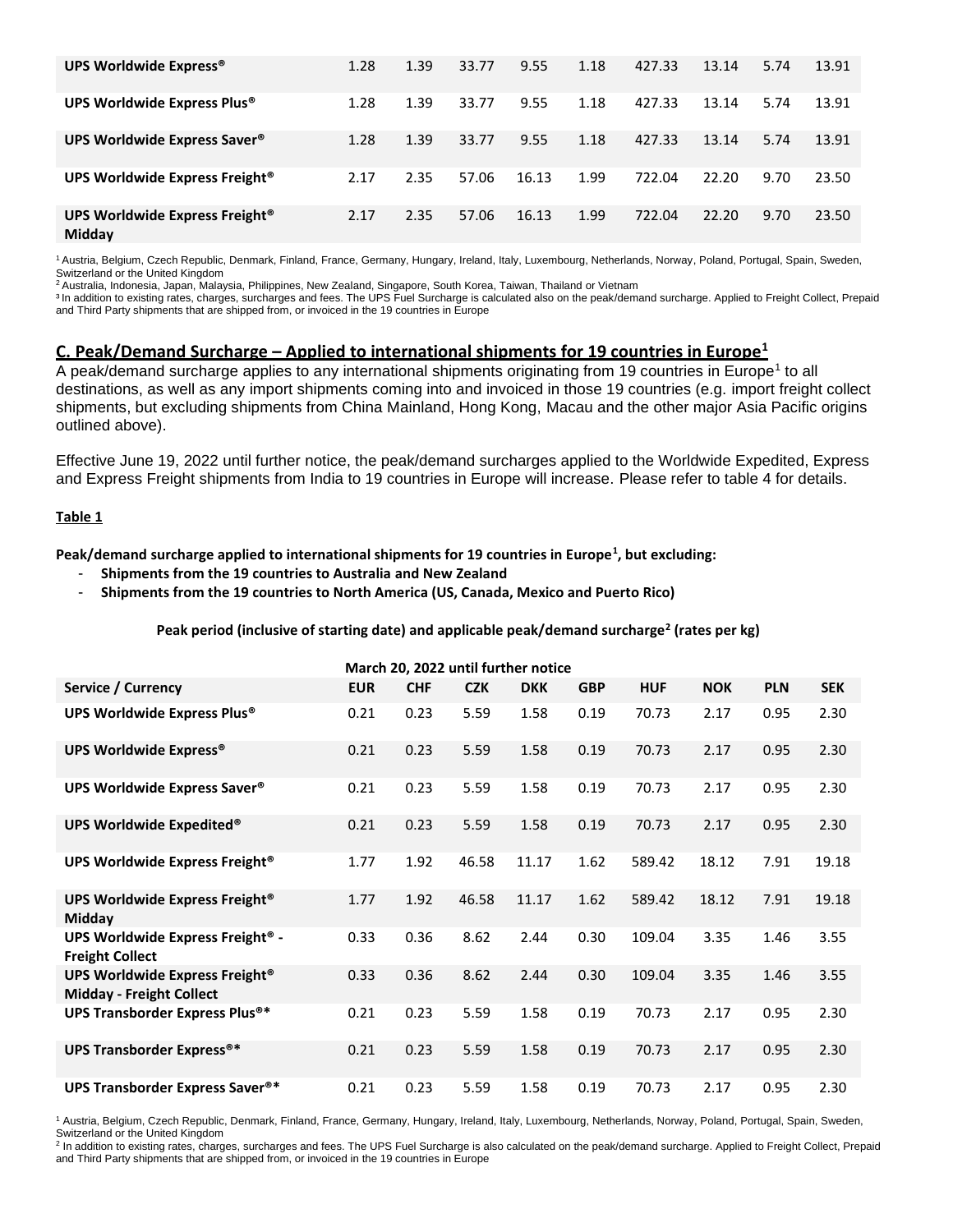#### **Table 2**

**Peak/demand surcharge applied to international shipments from 19 countries in Europe<sup>1</sup> to Australia and New Zealand**

| March 20, 2022 until further notice                    |            |            |            |            |            |            |            |            |            |  |  |
|--------------------------------------------------------|------------|------------|------------|------------|------------|------------|------------|------------|------------|--|--|
| Service / Currency                                     | <b>EUR</b> | <b>CHF</b> | <b>CZK</b> | <b>DKK</b> | <b>GBP</b> | <b>HUF</b> | <b>NOK</b> | <b>PLN</b> | <b>SEK</b> |  |  |
| UPS Worldwide Express Plus®                            | 1.77       | 1.92       | 46.58      | 11.17      | 1.62       | 589.42     | 18.12      | 7.91       | 19.18      |  |  |
| UPS Worldwide Express®                                 | 1.77       | 1.92       | 46.58      | 11.17      | 1.62       | 589.42     | 18.12      | 7.91       | 19.18      |  |  |
| UPS Worldwide Express Saver <sup>®</sup>               | 1.77       | 1.92       | 46.58      | 11.17      | 1.62       | 589.42     | 18.12      | 7.91       | 19.18      |  |  |
| UPS Worldwide Expedited®                               | 1.77       | 1.92       | 46.58      | 11.17      | 1.62       | 589.42     | 18.12      | 7.91       | 19.18      |  |  |
| UPS Worldwide Express Freight <sup>®</sup>             | 1.77       | 1.92       | 46.58      | 11.17      | 1.62       | 589.42     | 18.12      | 7.91       | 19.18      |  |  |
| UPS Worldwide Express Freight <sup>®</sup> -<br>Midday | 1.77       | 1.92       | 46.58      | 11.17      | 1.62       | 589.42     | 18.12      | 7.91       | 19.18      |  |  |

**Peak period (inclusive of starting date) and applicable peak/demand surcharge² (rates per kg)**

<sup>1</sup> Austria, Belgium, Czech Republic, Denmark, Finland, France, Germany, Hungary, Ireland, Italy, Luxembourg, Netherlands, Norway, Poland, Portugal, Spain, Sweden,

Switzerland or the United Kingdom<br><sup>2</sup> In addition to existing rates, charges, surcharges and fees. The UPS Fuel Surcharge is also calculated on the peak/demand surcharge. Applied to Prepaid and Third Party shipments that are both shipped from and invoiced in the 19 countries in Europe

#### **Table 3**

**Peak/demand surcharge applied to international shipments from 19 countries in Europe<sup>1</sup> to North America** (**US, Canada, Mexico and Puerto Rico)**

#### **Peak period (inclusive of starting date) and applicable peak/demand surcharge<sup>2</sup> (rates per kg) February 20, 2022 until further notice**

| Service / Currency                                            | <b>EUR</b> | <b>CHF</b> | <b>CZK</b> | <b>DKK</b> | <b>GBP</b> | <b>HUF</b> | <b>NOK</b> | <b>PLN</b> | <b>SEK</b> |
|---------------------------------------------------------------|------------|------------|------------|------------|------------|------------|------------|------------|------------|
|                                                               |            |            |            |            |            |            |            |            |            |
| UPS Worldwide Express Plus®                                   | 0.36       | 0.39       | 9.55       | 2.70       | 0.33       | 120.83     | 3.71       | 1.62       | 3.93       |
|                                                               |            |            |            |            |            |            |            |            |            |
| UPS Worldwide Express®                                        | 0.36       | 0.39       | 9.55       | 2.70       | 0.33       | 120.83     | 3.71       | 1.62       | 3.93       |
|                                                               |            |            |            |            |            |            |            |            |            |
| UPS Worldwide Express Saver <sup>®</sup>                      | 0.36       | 0.39       | 9.55       | 2.70       | 0.33       | 120.83     | 3.71       | 1.62       | 3.93       |
|                                                               |            |            |            |            |            |            |            |            |            |
| UPS Worldwide Expedited®                                      | 0.36       | 0.39       | 9.55       | 2.70       | 0.33       | 120.83     | 3.71       | 1.62       | 3.93       |
| UPS Worldwide Express Freight <sup>®</sup>                    | 1.77       | 1.92       | 46.58      | 13.17      | 1.62       | 589.42     | 18.12      | 7.91       | 19.18      |
| UPS Worldwide Express Freight <sup>®</sup> -<br><b>Midday</b> | 1.77       | 1.92       | 46.58      | 13.17      | 1.62       | 589.42     | 18.12      | 7.91       | 19.18      |

<sup>1</sup> Austria, Belgium, Czech Republic, Denmark, Finland, France, Germany, Hungary, Ireland, Italy, Luxembourg, Netherlands, Norway, Poland, Portugal, Spain, Sweden, Switzerland or the United Kingdom

<sup>2</sup> In addition to existing rates, charges, surcharges and fees. The UPS Fuel Surcharge is also calculated on the peak/demand surcharge. Applied to Prepaid and Third Party shipments that are both shipped from and invoiced in the 19 countries in Europe

# **Table 4**

**Peak/Demand Surcharge – Applied to international shipments from India coming to and invoiced in 19 countries in Europe<sup>1</sup>**

**Peak period (inclusive of starting date) and applicable peak/demand surcharge<sup>2</sup> (rates per kg) for shipments from India**

**June 19, 2022 until further notice**

| Service / Currency |  |  | EUR CHF CZK DKK GBP HUF NOK PLN SEK |  |  |
|--------------------|--|--|-------------------------------------|--|--|